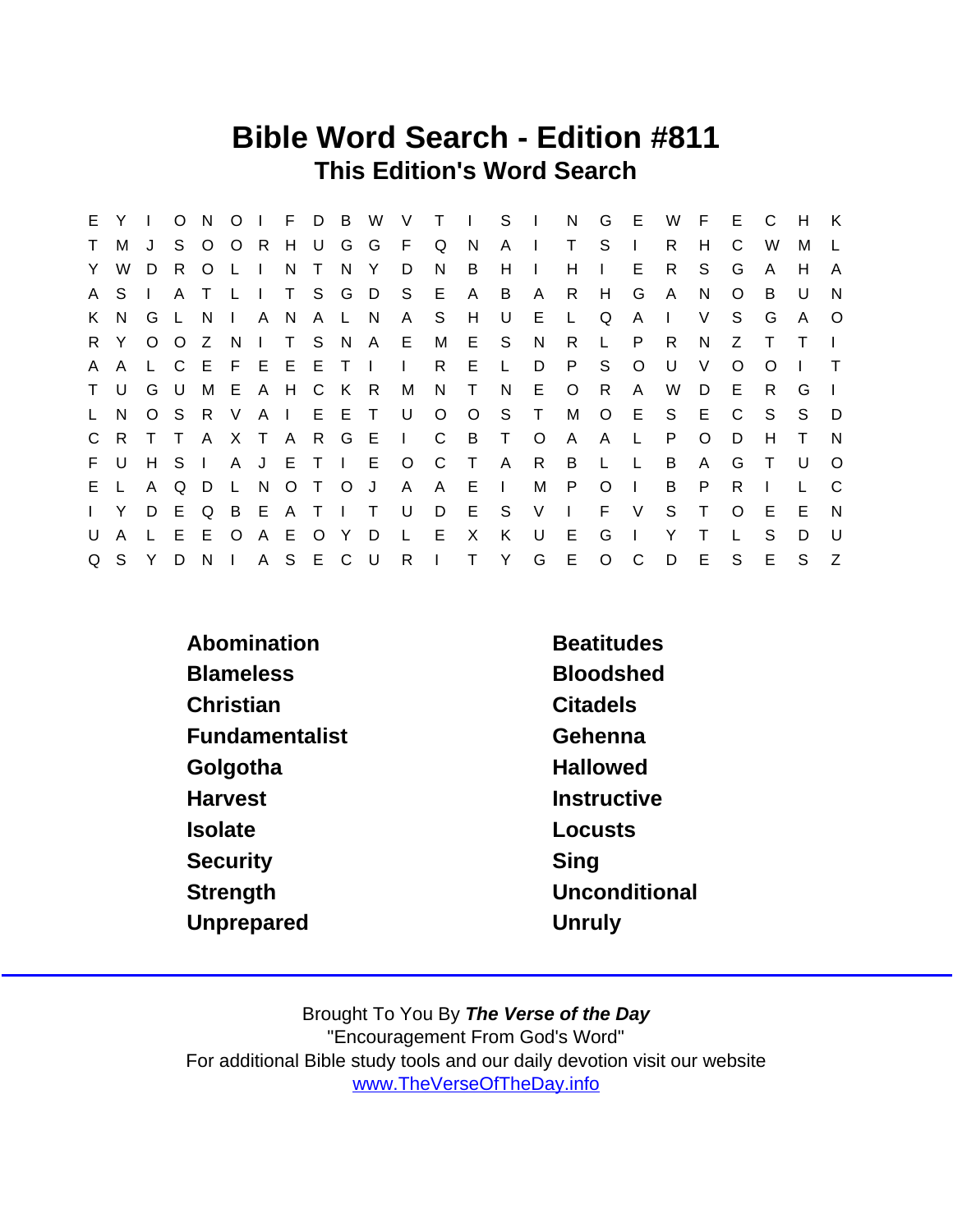### Bible Word Search - Edition #811 Word Search Answer Guide

|              |       |  |  |  |  |                 |                               |   |                                       |       |       |                | ey lo Noi F d b w v t i S I N G e w f e c   |                |              |                | h.           | $\mathbf{k}$ |
|--------------|-------|--|--|--|--|-----------------|-------------------------------|---|---------------------------------------|-------|-------|----------------|---------------------------------------------|----------------|--------------|----------------|--------------|--------------|
| t            | $m$ i |  |  |  |  |                 |                               |   | S o O r H U g g f q N A I T S I       |       |       |                | $\mathsf{R}$                                | H              | C            | W              | m            | L.           |
|              | y w   |  |  |  |  | dr Olln T N y D | $\overline{\phantom{a}}$      | b | Hihie                                 |       |       |                | $\mathsf{r}$                                | S.             | g            | a              | h.           | A            |
|              |       |  |  |  |  |                 |                               |   | asi At LITs GDS E a b Ar H g          |       |       |                | $\overline{a}$                              | n              | $\mathsf{o}$ | b              | u            | N            |
|              | k n   |  |  |  |  |                 | G L N i A N A I N A S H U     |   | e L q                                 |       |       | Ai             |                                             | $V$ S          |              | g              | a            | $\circ$      |
|              |       |  |  |  |  |                 |                               |   | ry OOz N i T S N a E M E S N r        |       | $L$ p |                | R n z t                                     |                |              |                | $-t$         |              |
|              |       |  |  |  |  |                 |                               |   | a a L C e f E e E T I i R E L D P     |       | S     | $\circ$        | <b>u</b>                                    | $\vee$         | $\circ$      | $\overline{O}$ | - i -        | $\top$       |
|              |       |  |  |  |  |                 | t U G U m e a H C k R M n T N |   |                                       | E O R |       | $\overline{a}$ | W d                                         |                | Er           |                | g            |              |
| $\mathbf{L}$ |       |  |  |  |  |                 |                               |   |                                       |       |       |                | N O S r v a l E e t U O o S T M O E s E c S |                |              |                | s.           | D            |
|              |       |  |  |  |  |                 |                               |   | CRT Tax Tar Ge i C B t o A A L        |       |       |                | P                                           | $\circ$        | D            | h.             | $\top$       | N,           |
|              |       |  |  |  |  |                 |                               |   | f U H S i A j e t i e o c T A r b L L |       |       |                | B A                                         |                | g t          |                | $\mathsf{u}$ | $\circ$      |
|              |       |  |  |  |  |                 | e L A q D I n o t o j a a e I |   |                                       | mpol  |       |                |                                             | B <sub>p</sub> | R            | $\mathbf{i}$   | $\mathbf{I}$ | - C          |
|              |       |  |  |  |  |                 |                               |   |                                       |       |       |                | i Y d E q B E A T I T U D E S V i f v S t   |                | $o$ E        |                | $\mathbf{e}$ | $\mathsf{N}$ |
|              |       |  |  |  |  |                 |                               |   | ua Leeoaeoy d I e x k u E g i         |       |       |                | y                                           | $\top$         | $\mathbf{L}$ | <sub>S</sub>   | D            | - U          |
|              |       |  |  |  |  |                 |                               |   | q S y d n i a S E C U R I T Y g e o c |       |       |                | d                                           | e              | S            | e              | S            | Z            |

Abomination: Diagonal Beatitudes: Horizontal Blameless: Diagonal Bloodshed: Diagonal Christian: Horizontal Citadels: Diagonal Fundamentalist: Diagonal Gehenna: Diagonal Golgotha: Vertical **Hallowed: Diagonal** Harvest: Diagonal **Instructive: Diagonal** Isolate: Diagonal **Locusts: Vertical** Security: Horizontal Sing: Horizontal Strength: Diagonal Unconditional: Vertical Unprepared: Diagonal **Units** Unruly: Vertical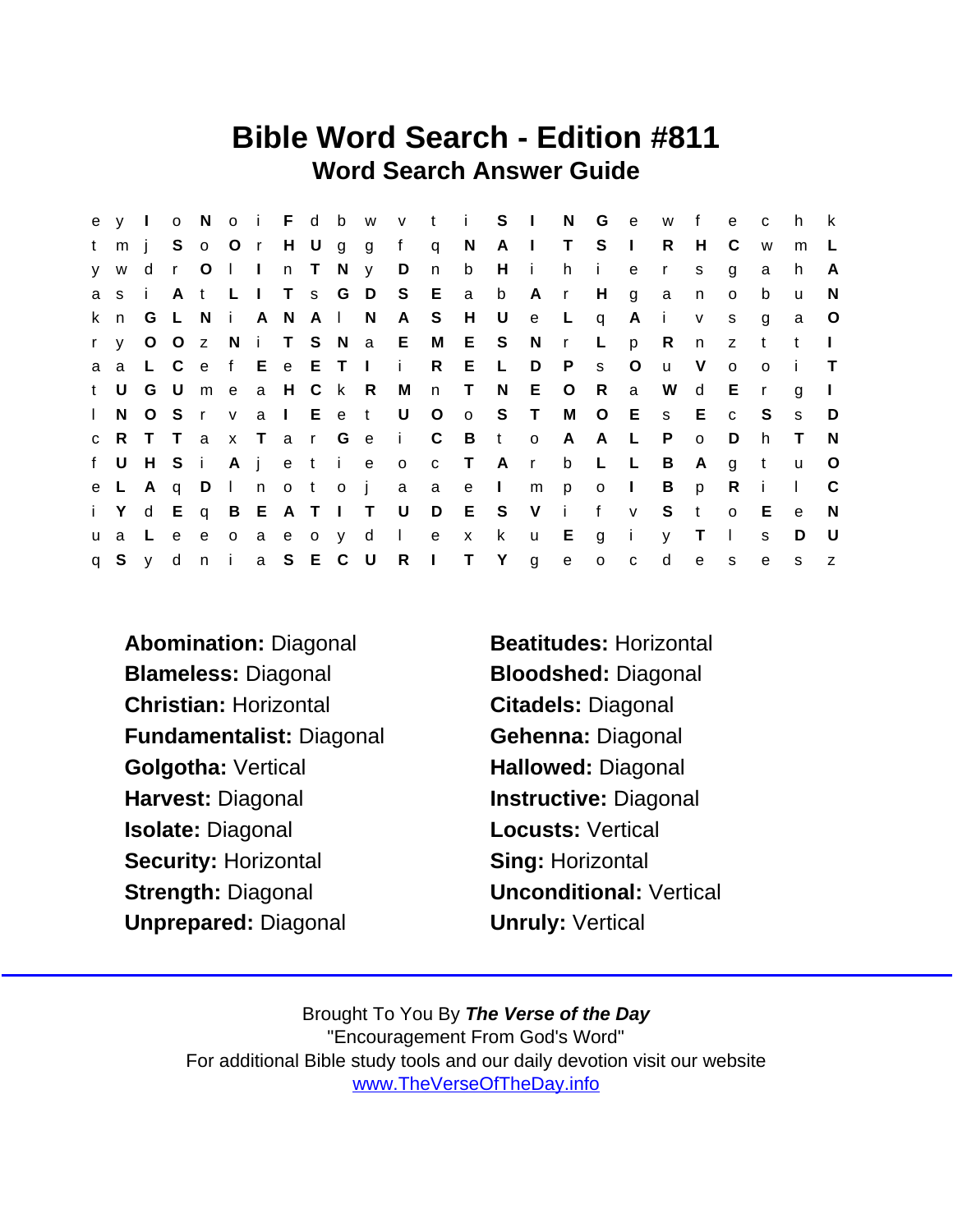# Bible Word Search - Edition #811 Words Used And Their Definitions

Abomination Intense aversion or loathing; Detestation

**Beatitudes** 

A portion of Jesus' sermon on the mount describing attributes of a Christ-follower (Matthew 5), Usually begins with "blessed are the ..."

**Blameless** 

To be without blame.

Bloodshed

Violence that causes blood to be shed

Christian

A person who practices Christianity

Citadels

Fortresses within ancient cities that were used to protect rulers

Fundamentalist

A person who believes that literal interpretation of the Bible is fundamental to the Christian life

#### Gehenna

Greek meaning "Valley of Hinnom". The garbage dump outside of Jerusalem, where children were once sacrificed by fire. (See Jeremiah 7:31)

#### **Golgotha**

The place where Jesus was crucified between 2 criminals; name means "skull place" (See Matthew 27:32-44, Mark 15:21-32, John 19:16-27)